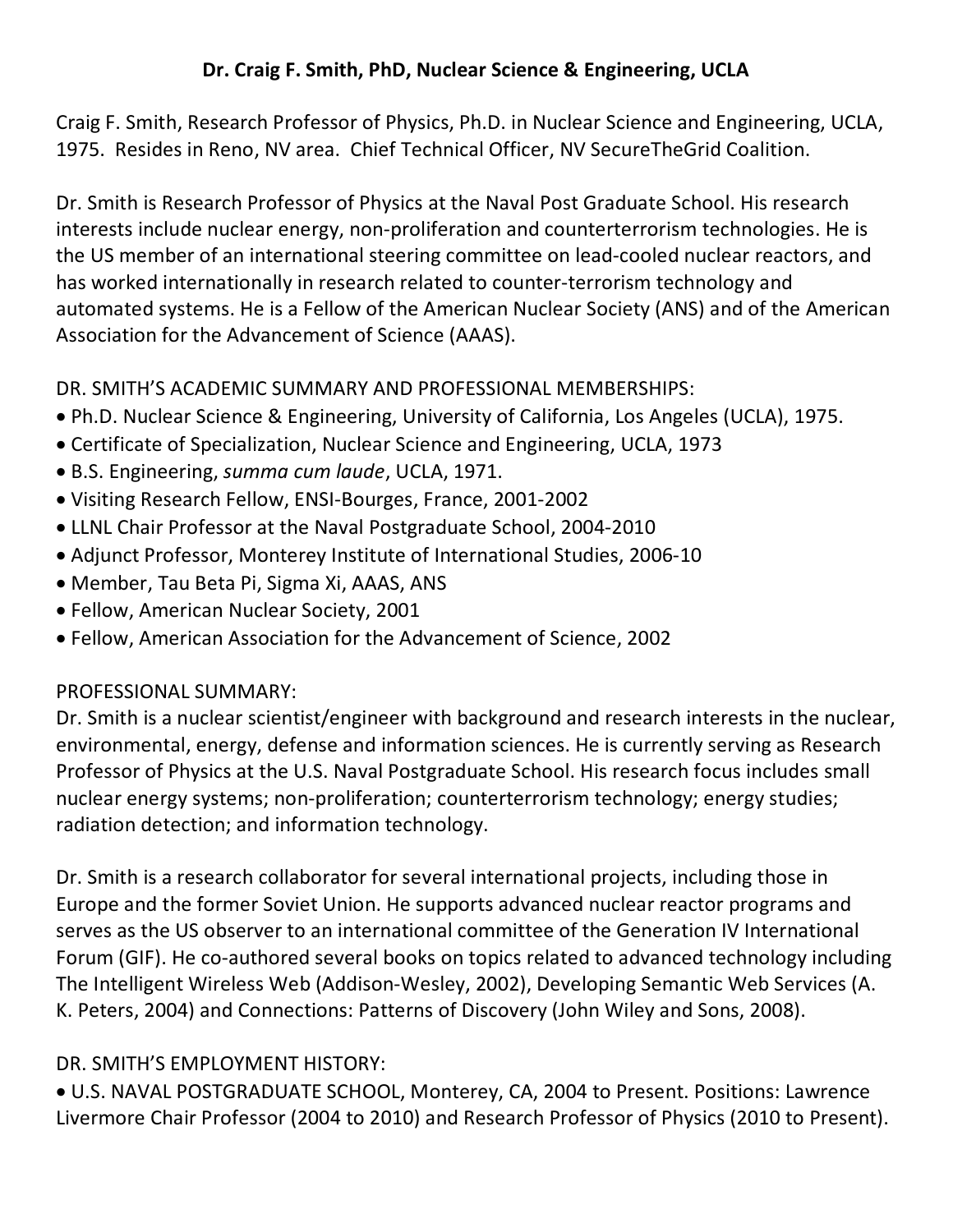LAWRENCE LIVERMORE NATIONAL LABORATORY, Livermore, CA, 1997 to 2011. Positions: Nuclear Energy Project Leader, Deputy Associate Director, & Fission Energy Program Leader.

 BOOZ•ALLEN & HAMILTON INC., San Francisco, CA, 1994 to 1997. Position: Principal, Civil Programs Team. Directed work in environmental security, safety, quality assurance and business management in the western U.S. and the Pacific.

 SCIENCE APPLICATIONS INTERNATIONAL CORPORATION (SAIC), PLEASANTON, CA, 1981 to 1994. Positions: Vice President and Operations Manager responsible for an R&D organization of 100 staff members conducting energy and environmental projects involving the nuclear fuel cycle, waste management, environmental compliance and safety analysis.

 LAWRENCE LIVERMORE NATIONAL LABORATORY, Livermore, CA, October 1979 to March 1981. Position: Research Scientist in environmental and nuclear risk assessment, and low-level radioactive waste disposal. He also performed probabilistic risk analyses for the Nuclear Test program.

 U.S. ARMY Commissioned Officer, Fort Ord, CA, Fort Hunter-Liggett, CA, and Camp Smith. HI, October 1975 to 1979 (and continuing to 2000 in the US Army Reserve). Served as communications-electronics officer in the Army's Seventh Division and as Instrumentation Development engineer for the Combat Developments Experimentation Command. As an Army Reserve Officer, he served as Nuclear/Special Plans Officer for the Commander-in-Chief, US Pacific Command (CINCPAC) from 1981 to 2000.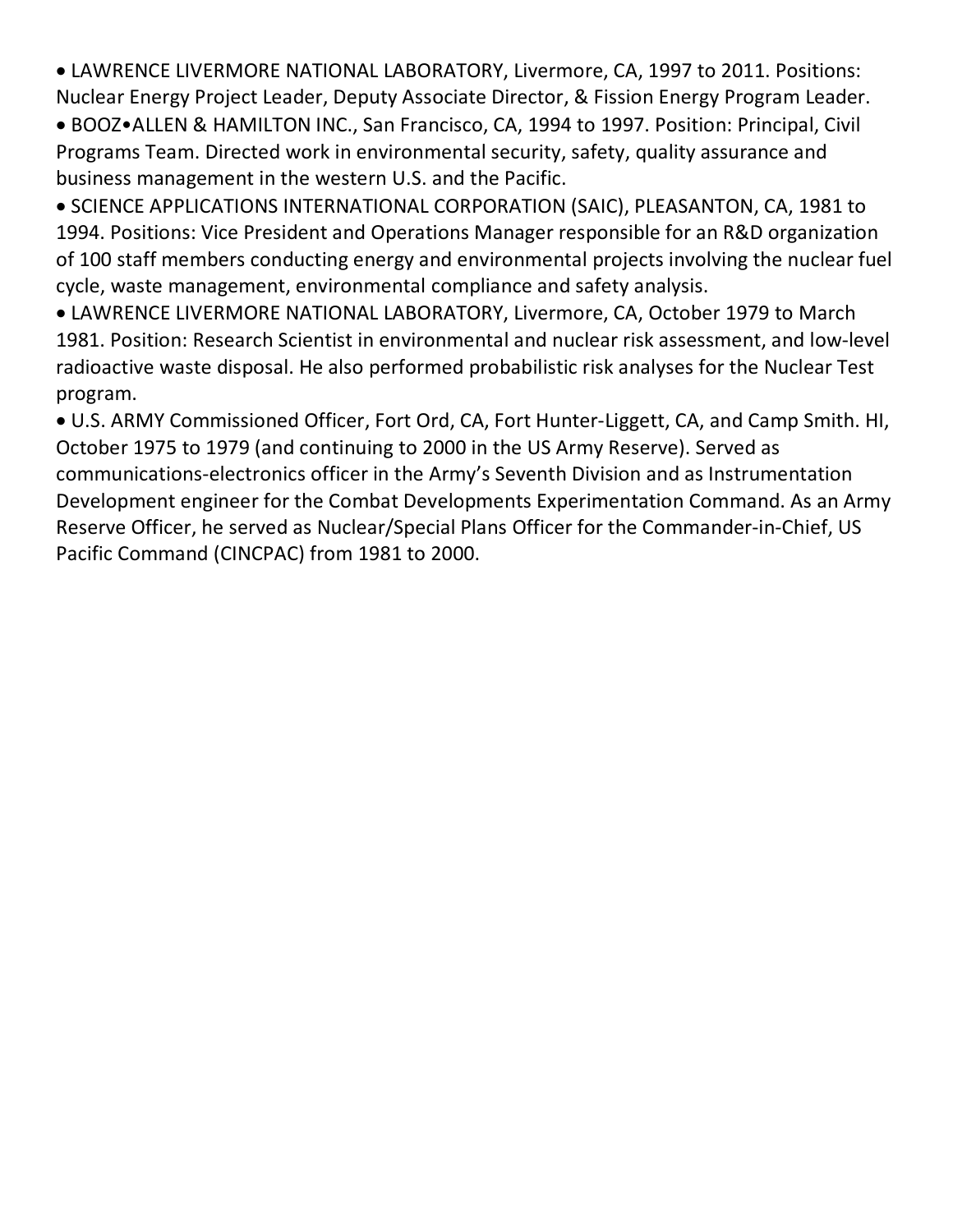## **Dr. Chip Martin, PhD**

Dr. Martin is Director of Nuclear Operations for National Security Technologies at the Nevada National Security Site (NNSS). In this role, he is responsible for the safe, compliant and efficient operation of all nuclear operations and activities at the National Nuclear Security Site in Nevada. He leads four divisions: Compliance & Surety, Nuclear Services, Nuclear Safety, and High Hazard & Nuclear Facilities.

Prior to joining NSTec, Dr. Martin was a Senior Engineer with the Defense Nuclear Facilities Safety Board where he reviewed the safety bases for nuclear explosive operations at the Pantex Plant and Stockpile Stewardship activities at Los Alamos National Laboratory, Lawrence Livermore National Laboratory, and the Sandia National Laboratories. Dr. Martin was a recipient of the John W. Crawford, Jr. Award, presented for the most valuable individual contribution to the work of the Board.

Before joining the Board, Dr. Martin worked in the Air Force Secretariat as a Nuclear Weapon Development Officer and as a Nuclear Research Officer. Prior to that, he held the following positions: Program Manager for the Joint Department of Defense/Department of Energy Thermionic Space Reactor Program, Technical Director for several underground nuclear weapon tests, and Assistant Professor of Mathematics at the U.S. Air Force Academy.

He is active in the American Nuclear Society, ASME, and IEEE. He serves on the Main Committee of the ASME Nuclear Quality Assurance Committee and is a Fellow of the Washington Academy of Science.

He received his Ph.D. in Nuclear Engineering from the Air Force Institute of Technology in 1983.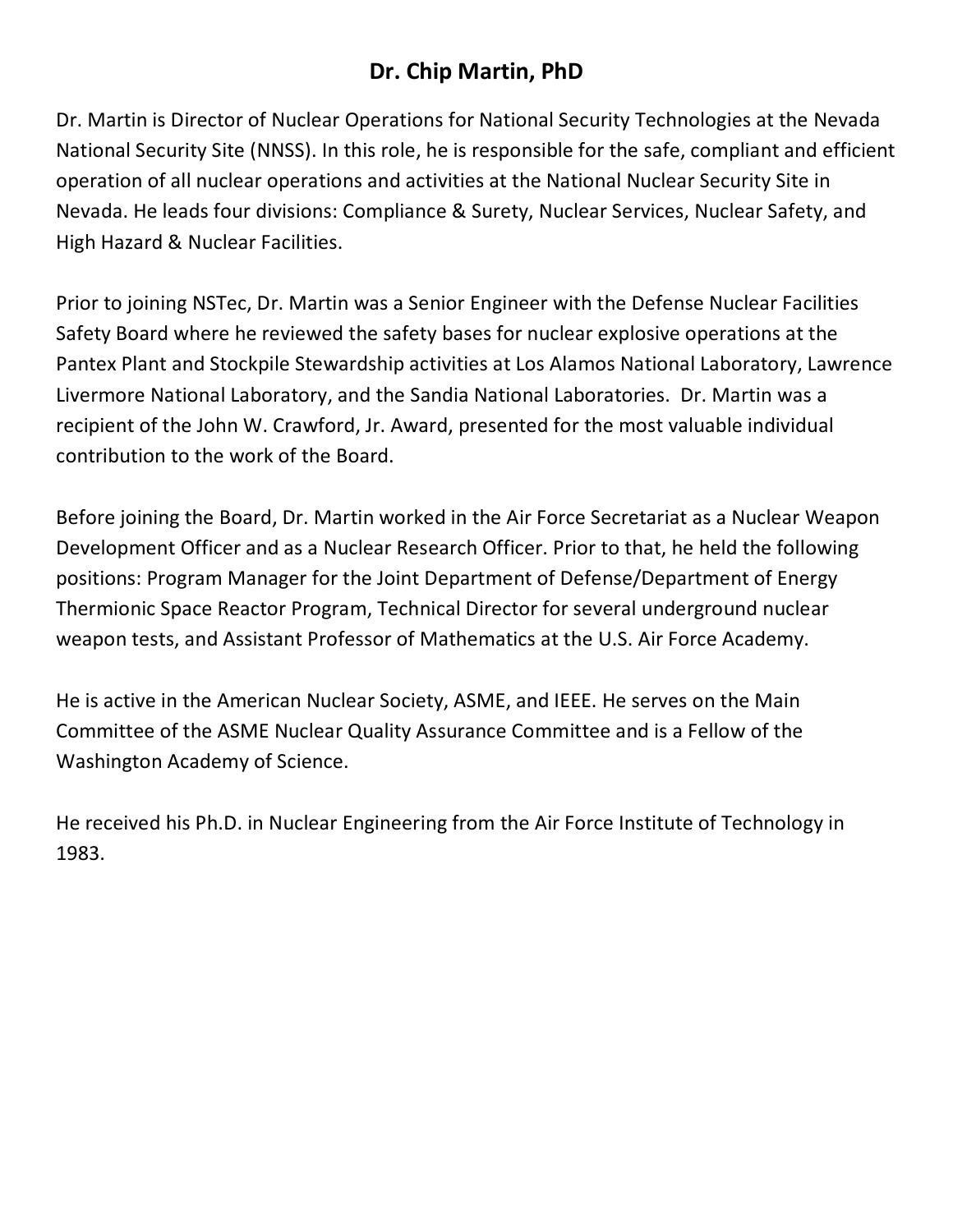## **Steven P. Curtis**

**B.S. Electronics Engineering, University of Nevada, Las Vegas, 1985 M.S. Health Physics, University of Nevada, Las Vegas, 2004**

**Program Developer, University of Nevada, Las Vegas, Harry Reid Center, 2006-2012.** Worked with cyber security, radiochemistry, engineering and other science-related projects to coordinate national security work with the Nevada National Security Site and DOE National Laboratories. Instituted the collaboration that led to the current grant program with NSTec. National Security Program Manager for the Center. Completed the testing of the Varian K-9 X-ray system for nonproliferation and counterterrorism applications, served as lead coordinator for cyber security development programs for the National Laboratory support effort to the US Government as the UNLV representative to the Oak Ridge National Laboratory consortium, and served as the liaison official to NSTec, DRI, and UNR.

**Nuclear Weapons Verification Officer, Emergency Management Division, US Department of Energy, Nevada Operations Office, 1991-1996.** Conducted operations on the Nevada Test Site required for Soviet scientists to verify the yield of nuclear tests under the Threshold Test Ban Treaty. These operations required the interaction of National Laboratory weapons scientists, military treaty oversight teams, Soviet scientists resident on the Nevada Test Site, logistical support elements and operations controllers. Responsibilities included development of deployment strategies and implementation of scientific procedures to both verify Soviet tests and to allow Soviets to verify U.S. tests. Extensive post-test technical equipment inspections were part of the span of operational implementation.

**Military Officer – United States Army, United States Army Information Systems Command, Worms, Germany and Nevada Army National Guard, Las Vegas, Nevada, 1985-1989 (Active), 1981-1985, 1989-1994 (National Guard).** Served an active duty tour as a communications engineer for strategic communication systems throughout Europe. Commanded a unit of technical evaluation soldiers responsible for the renovation and constant operations of all strategic communication systems within the European Theater. As a National Guard Armor Officer, commanded Headquarters and Line Armor Companies for five years in Nevada.

**Staff Scientist, Environmental Protection Agency, Las Vegas Office, 1981-1985.** Conducted radiological monitoring and field radiological missions in support of the Nevada Test Site Nuclear Weapons Testing program.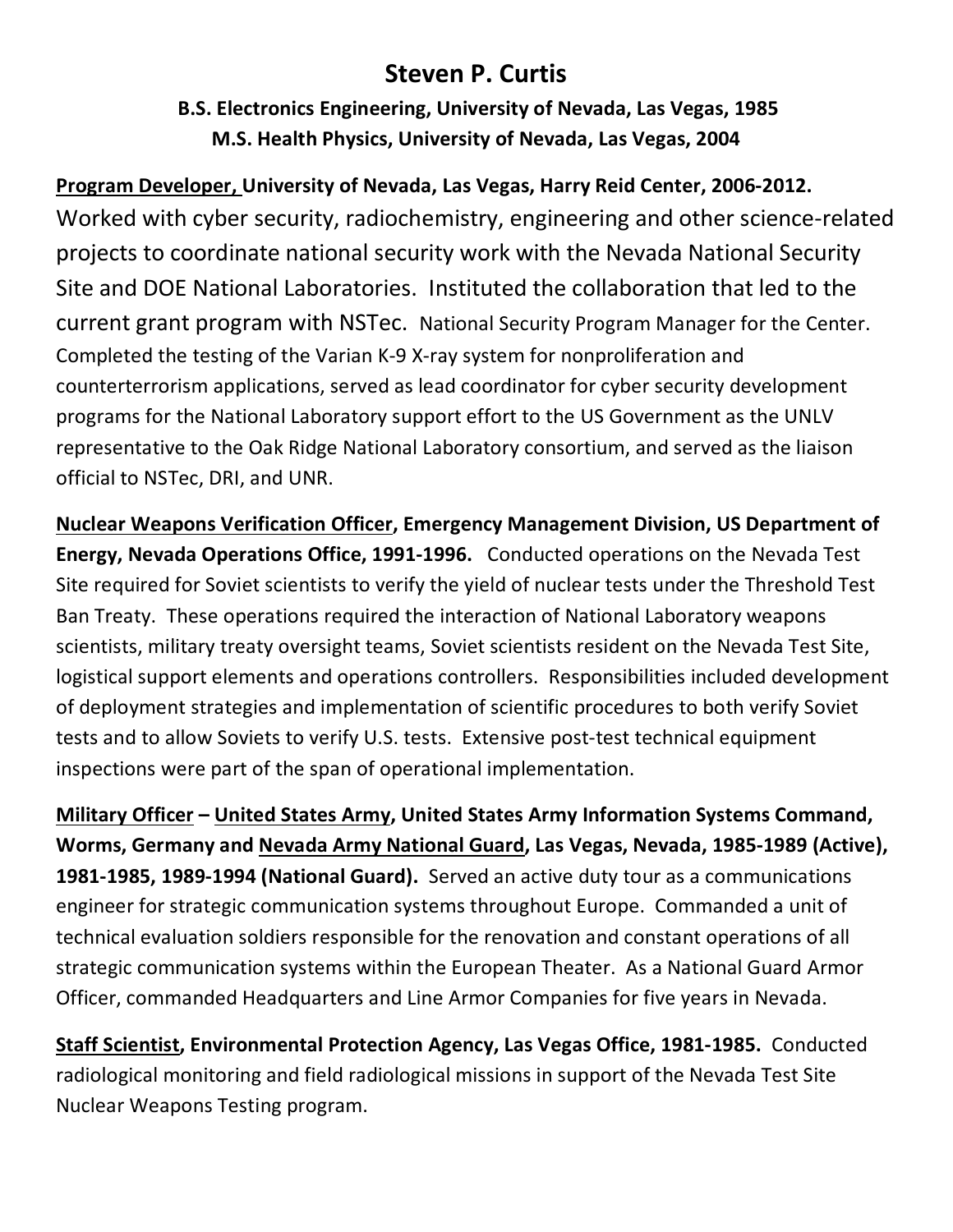# **Ronald Fraass, Master of Nuclear Engineering & Nuclear Weapons Effects**

**Retired Director, National Center for Radiation Field Operations (NCRFO), US EPA, Las Vegas, NV, May 2011 – Apr 2016.**

As NCRFO Director, Ron Fraass was responsible for leading and managing the Center's national response to radiation incidents and accidents for the EPA as well as support to Tribal Nations for environmental monitoring.

NCRFO is an essential component of EPA's Radiological Emergency Response Team (RERT) and key to EPA's response to radiological emergencies and accidents nationwide. NCRFO:

- Coordinates RERT field capabilities for preparedness planning, working with the Office of Emergency Management, Regional emergency response programs, and the Agency's Special Teams;
- Assesses sites contaminated with radioactive material,
- Manages all of the field resources of the Office of Radiation and Indoor Air, such as onsite monitoring and communications equipment,
- Provides training on field radiological emergency response operations to EPA staff, states, tribes, local organizations and other federal agencies.
- Assists tribes in developing and maintaining environmental expertise through the Tribal Air Monitoring Support (TAMS) Center.

# **Mr. Fraass is also a prior Director of the National Air and Radiation Environmental**

**Laboratory (NAREL).** Located on Maxwell Air Force Base, Montgomery, Alabama, NAREL provides radiological monitoring data to support rulemaking and radiological emergency response activities. The Environmental Radiation Ambient Monitoring System is the only nationwide environmental radiation monitoring network in the United States. NAREL also supports Superfund and enforcement activities with laboratory and field measurements and technical assistance for radioactive and hazardous chemical (mixed waste) contaminants.

### **Ron Fraass is a graduate of the Air Force Institute of Technology's Nuclear Engineering**

**program**. That program is unique in the nation because it focuses on the technologies associated with the effects of nuclear weapons. Areas of study include counter proliferation, nuclear forensics, neutron transport, and radiation detection.